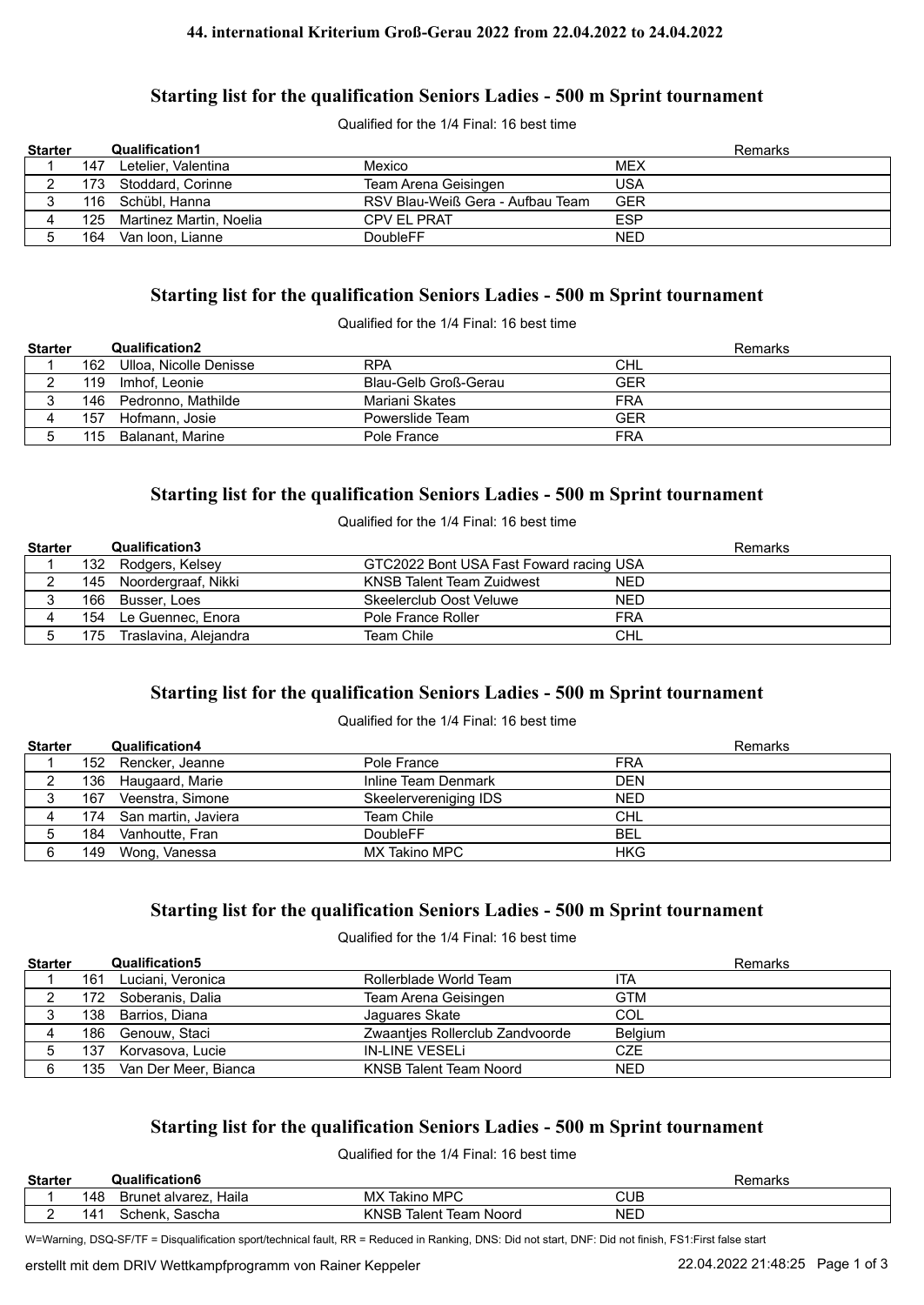| 117  | Widua, Chiara              | RSV Blau-Weiß Gera - Aufbau Team  | GER |
|------|----------------------------|-----------------------------------|-----|
|      | 156 Rueda, Gabriela        | Powerslide Team                   | COL |
| 130  | Moreno. Teresa             | Federacio Catalana Esports Hivern | ESP |
| 126. | Modernell Sanchez. Ariadna | <b>CPV EL PRAT</b>                | ESP |

# **Starting list for the qualification Seniors Ladies - 500 m Sprint tournament**

Qualified for the 1/4 Final: 16 best time

| <b>Starter</b> |      | <b>Qualification7</b>  |                                   | Remarks    |
|----------------|------|------------------------|-----------------------------------|------------|
|                |      | 127 Fraboulet, Manon   | <b>EOSKATES World Team</b>        | <b>FRA</b> |
|                | 129. | Gonzalez, Luisa Maria  | Federacio Catalana Esports Hivern | <b>ESP</b> |
|                |      | 120 Schimek, Laethisia | Powerslide Team/BGGG              | GER        |
|                |      | 143 Fajkusova, Marketa | KSBM Praha                        | CZE        |
|                |      | 140 Huls, Fleur        | <b>DoubleFF</b>                   | <b>NED</b> |
| 6              |      | 124 Perez, Romina      | Colo Colo                         | <b>CHL</b> |

# **Starting list for the qualification Seniors Ladies - 500 m Sprint tournament**

Qualified for the 1/4 Final: 16 best time

| <b>Starter</b> |      | <b>Qualification8</b>        |                        | Remarks    |
|----------------|------|------------------------------|------------------------|------------|
|                | 153. | Thiebault, Leontine          | Pole France Espoir BFC | <b>FRA</b> |
|                | 160  | Delhommais, Alicia           | Rollerblade World Team | <b>FRA</b> |
|                |      | 122 Balanger, Pauline        | <b>BOUGUENAIS</b>      | <b>FRA</b> |
|                |      | 142 Bohumska, Jana           | KSBM Praha             | <b>CZE</b> |
|                |      | 176 Vargas Espinoza, Javiera | Team Chile             | <b>CHL</b> |
| 6              |      | 182 Castro, Kollin           | Valle Oro Puro         | COL        |

# **Starting list for the qualification Seniors Ladies - 500 m Sprint tournament**

Qualified for the 1/4 Final: 16 best time

| <b>Starter</b> |      | <b>Qualification9</b>                 |                                           |            | <b>Remarks</b> |
|----------------|------|---------------------------------------|-------------------------------------------|------------|----------------|
|                | 151  | Vargas, Gabriela                      | NL Custom International                   | ECU        |                |
|                | 155  | Moulis, Chloe                         | Pole France Roller                        | <b>FRA</b> |                |
|                | 134  | Duque, Kayla                          | GTC2022 Team Florida / Evolution Spor USA |            |                |
|                | 170. | Veenstra, Lotte                       | Team A6.nl                                | <b>NED</b> |                |
|                |      | 123 Carreno Miranda, Camila Monserrat | Colo Colo                                 | <b>CHL</b> |                |
|                | 171  | Gaiser. Larissa                       | Team Arena Geisingen                      | <b>GER</b> |                |

# **Starting list for the qualification Seniors Ladies - 500 m Sprint tournament**

Qualified for the 1/4 Final: 16 best time

| <b>Starter</b> |     | Qualification10                   |                                | Remarks    |
|----------------|-----|-----------------------------------|--------------------------------|------------|
|                |     | 165 Mcinerney, Lucy               | Skate 13 Racing Team           | <b>GBR</b> |
|                | 150 | Vanhoutte, Stien                  | NL Custom International        | <b>BEL</b> |
|                |     | 168 Otto, Angelina                | <b>TAX Racing Team</b>         | <b>GER</b> |
|                |     | 181 Carrero Lopez, Nagge Andreina | Union Norte                    | COL        |
|                |     | 118 Files, Laura                  | <b>Bayreuther Turnerschaft</b> | <b>GER</b> |
|                |     | 158 Tas, Sandrine                 | Powerslide Team                | <b>BEL</b> |

# **Starting list for the qualification Seniors Ladies - 500 m Sprint tournament**

Qualified for the 1/4 Final: 16 best time

| <b>Starter</b> |     | <b>Qualification11</b>  |                            | <b>Remarks</b> |
|----------------|-----|-------------------------|----------------------------|----------------|
|                | 169 | Veen. Fleur             | Team A6.nl                 | <b>NED</b>     |
|                |     | 179 Hunyadi, Anna Laura | Tornado Team               | <b>HUN</b>     |
|                | 121 | Tenenbaum, Eugenia      | Blau-Gelb Groß-Gerau       | <b>GER</b>     |
|                | 144 | Lokvencova, Andrea      | <b>KSBM Praha</b>          | <b>CZE</b>     |
|                | 139 | Huerta, Carolina        | Jalisco Elite Samurai      | <b>MEX</b>     |
| 6              | 133 | Orndorff, Erica         | GTC2022 Kitlab Fastforward | USA            |

W=Warning, DSQ-SF/TF = Disqualification sport/technical fault, RR = Reduced in Ranking, DNS: Did not start, DNF: Did not finish, FS1:First false start